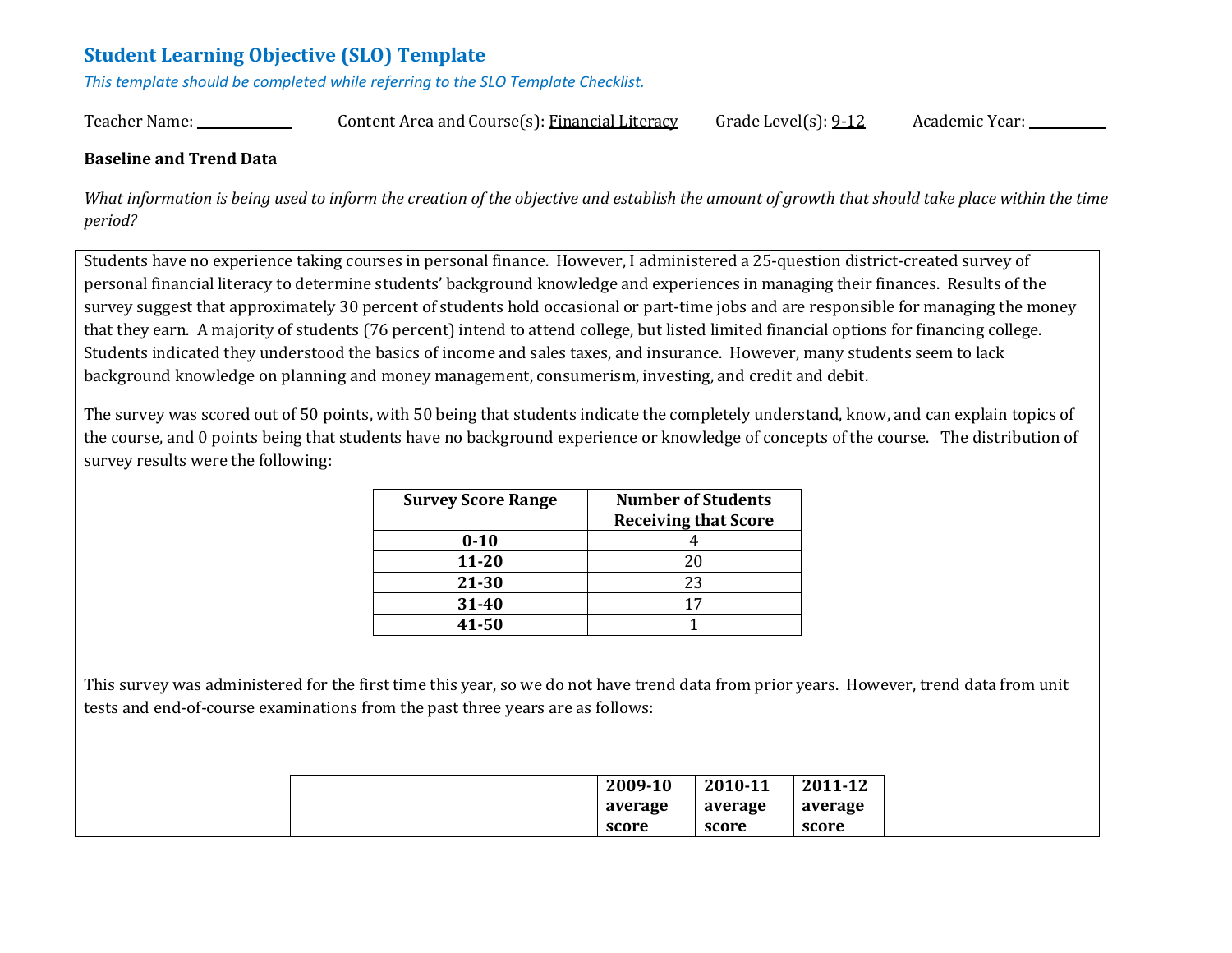| Unit 1 Test: Financial           | 85 | 84 | 87 |  |
|----------------------------------|----|----|----|--|
| Responsibility/Decision Making   |    |    |    |  |
| Unit 2 Test: Income and Careers  | 80 | 85 | 82 |  |
| Unit 3 Test: Planning and Money  | 70 | 75 | 78 |  |
| Management                       |    |    |    |  |
| Unit 4 Test: Consumerism         | 82 | 84 | 80 |  |
| Unit 5 Test: Investing           | 70 | 71 | 73 |  |
| Unit 6 Test: Credit/debit        | 73 | 72 | 70 |  |
| Unit 7 Test: Risk Management and | 80 | 78 | 80 |  |
| Insurance                        |    |    |    |  |
| <b>End-of-Course Exam</b>        | 75 | 78 | 76 |  |
|                                  |    |    |    |  |

These data suggest that historically students do well on the first two units, financial responsibility/decision making, income and careers, and consumerism. Even though students this year and in past years indicate a lack of background knowledge in these areas, new learning can be situated fairly easily within a student's real-world experience. Students struggle most on units on investing and credit/debit. These units contain terminology that is new to many students, which may require additional time or instruction in order for students to fully grasp the terms and new concepts.

#### **Student Population**

*Which students will be included in this SLO? Include course, grade level, and number of students.*

This SLO will apply to the 65 students taking this course in the first semester. Students across the three classes range in terms of their strengths, challenges, and abilities. The students are in grades 9-12. Fifteen students are taking advanced classes, including advanced math. These students may grasp concepts more quickly than their peers and require lesson extension. Six students have IEPs (disabilities include Asperger's syndrome, hearing impairment, emotional disturbance, dyslexia, aphasia, and multiple disorders) and an additional four students have 504 plans for ADHD.

#### **Interval of Instruction**

*What is the duration of the course that the SLO will cover? Include beginning and end dates.*

The course's duration is one semester. The SLO will cover January 2013 to May 2013.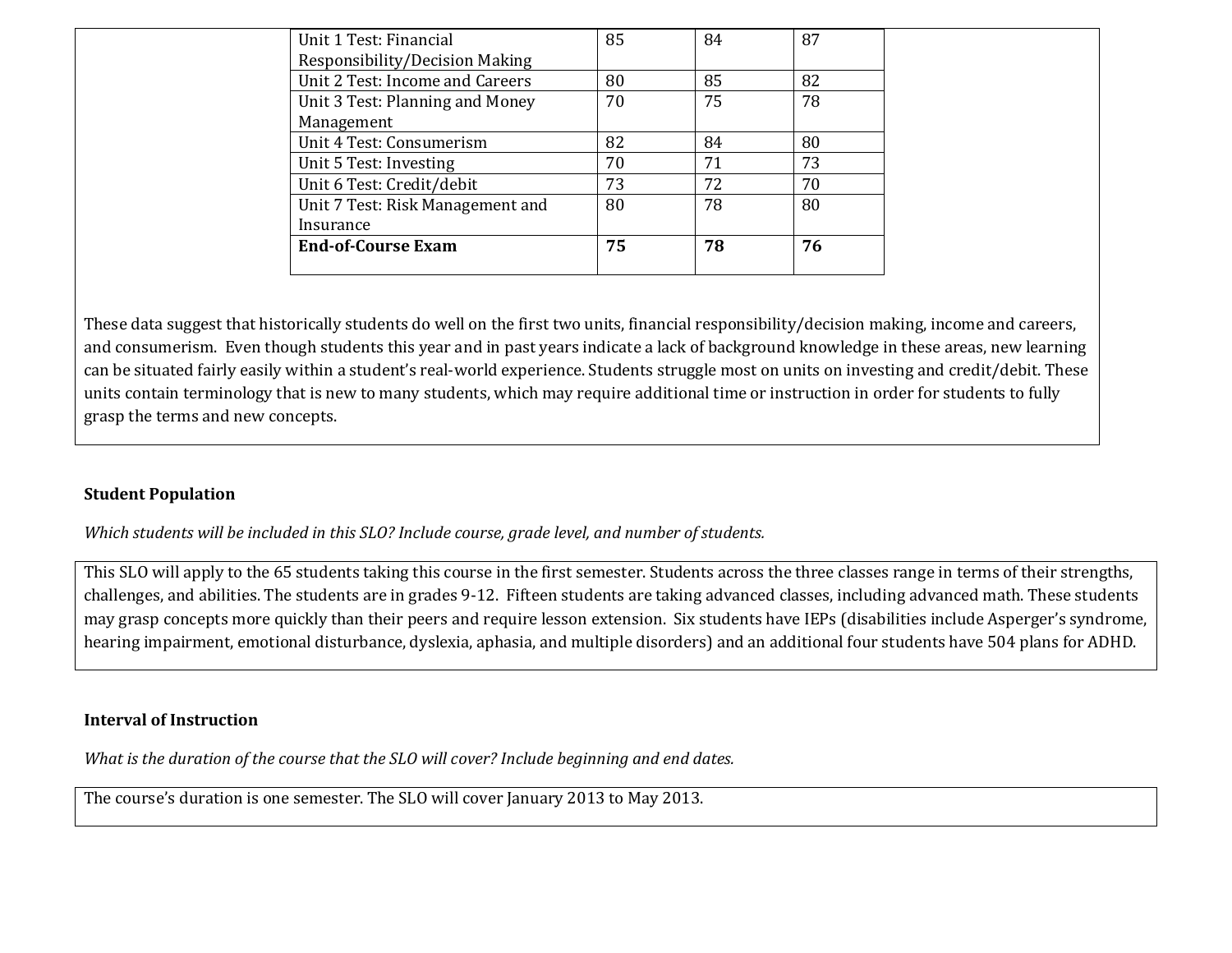#### **Standards and Content**

*What content will the SLO target? To what related standards is the SLO aligned?* 

The SLO will target the Financial Literacy Academic Content Standards, which are comprised of 27 content statements. These content statements are organized into 7 topics:

- Financial responsibility/decision making
- Income and careers
- Planning and money management
- Consumerism
- Investing
- Credit/debt
- Risk management and insurance

The curriculum of the course I teach is divided into 7 units that align with the topics mentioned above. By the time students graduate the course, they should be able to read, analyze, manage, and talk about personal financial conditions that impact their financial well-being.

## **Assessment(s)**

*What assessment(s) will be used to measure student growth for this objective?* 

Students will be assessed using a district-created end-of-course exam created by curriculum experts. The assessment is comprised of 30 multiplechoice questions (2 points each, worth 60 points) and five short-answers (worth 8 points each) that require students to explain their understanding of concepts and provide financial guidance to someone based upon a written scenario. The test will be administered during the first week of May 2013. All students will have 2 class periods (90 minutes total) to complete the exam, except for those students with IEPs and 504 plans who require extended time (students with aphasia, dysgraphia, and ADHD). One student with ADHD and one student with emotional disturbance have short breaks listed as a testing accommodation; these students will be able to take 2 five-minute breaks during testing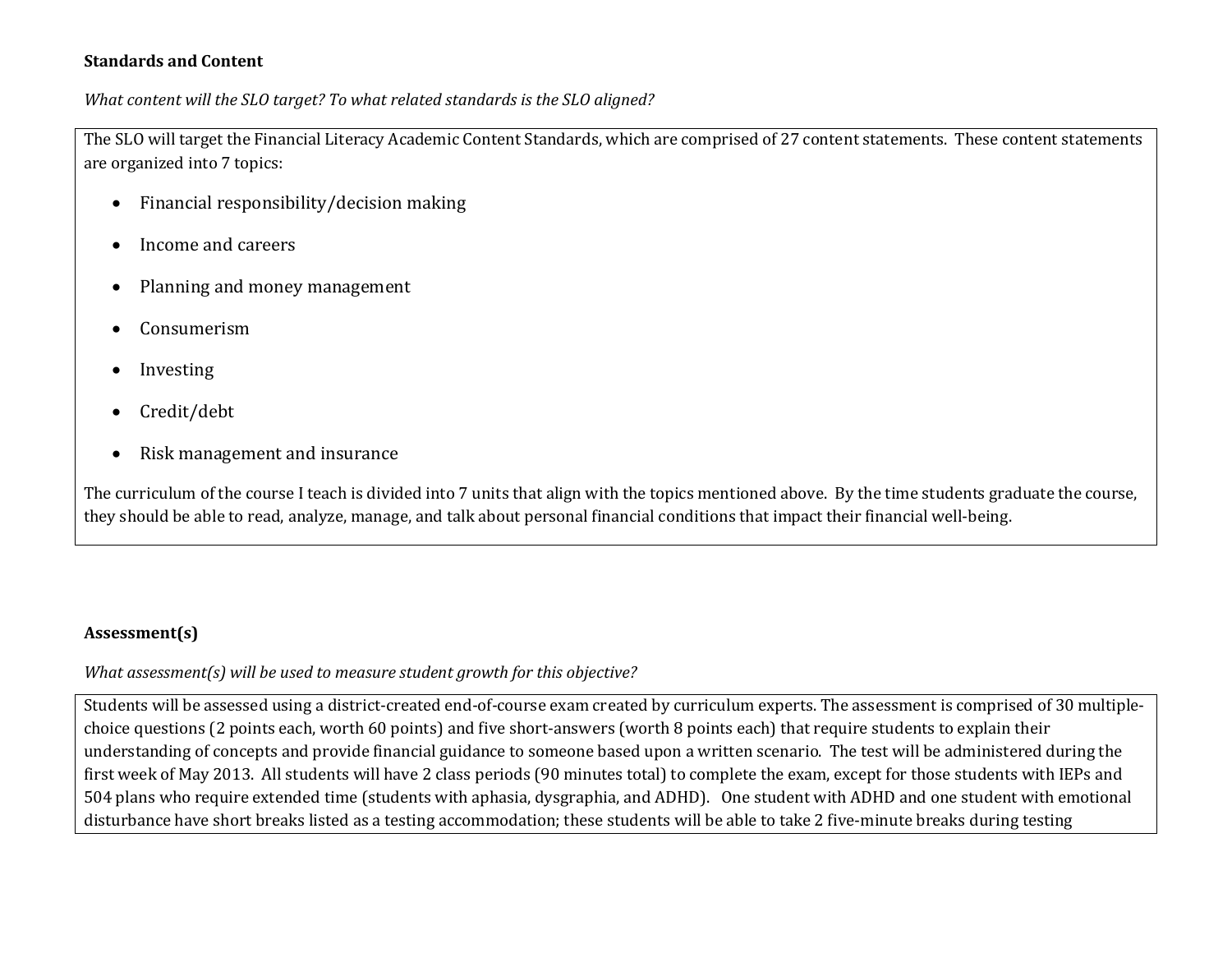## **Growth Target(s)**

*Considering all available data and content requirements, what growth target(s) can students be expected to reach?* 

| <b>Survey Score</b><br>(on survey distributed in September 2012) | <b>Growth Target</b><br>(expected performance on the end-of-course exam administered<br>$\ln$ May 2013, out of 100 points |  |
|------------------------------------------------------------------|---------------------------------------------------------------------------------------------------------------------------|--|
| $0-20$ points                                                    | 70 points                                                                                                                 |  |
| $21-40$ points                                                   | 85 points                                                                                                                 |  |
| 41-50 points                                                     | 95 points plus capstone activity                                                                                          |  |

### **Rationale for Targeted Student Growth within the Interval of Instruction**

*What is your rationale for setting the above target(s) for student growth within the interval of instruction?*